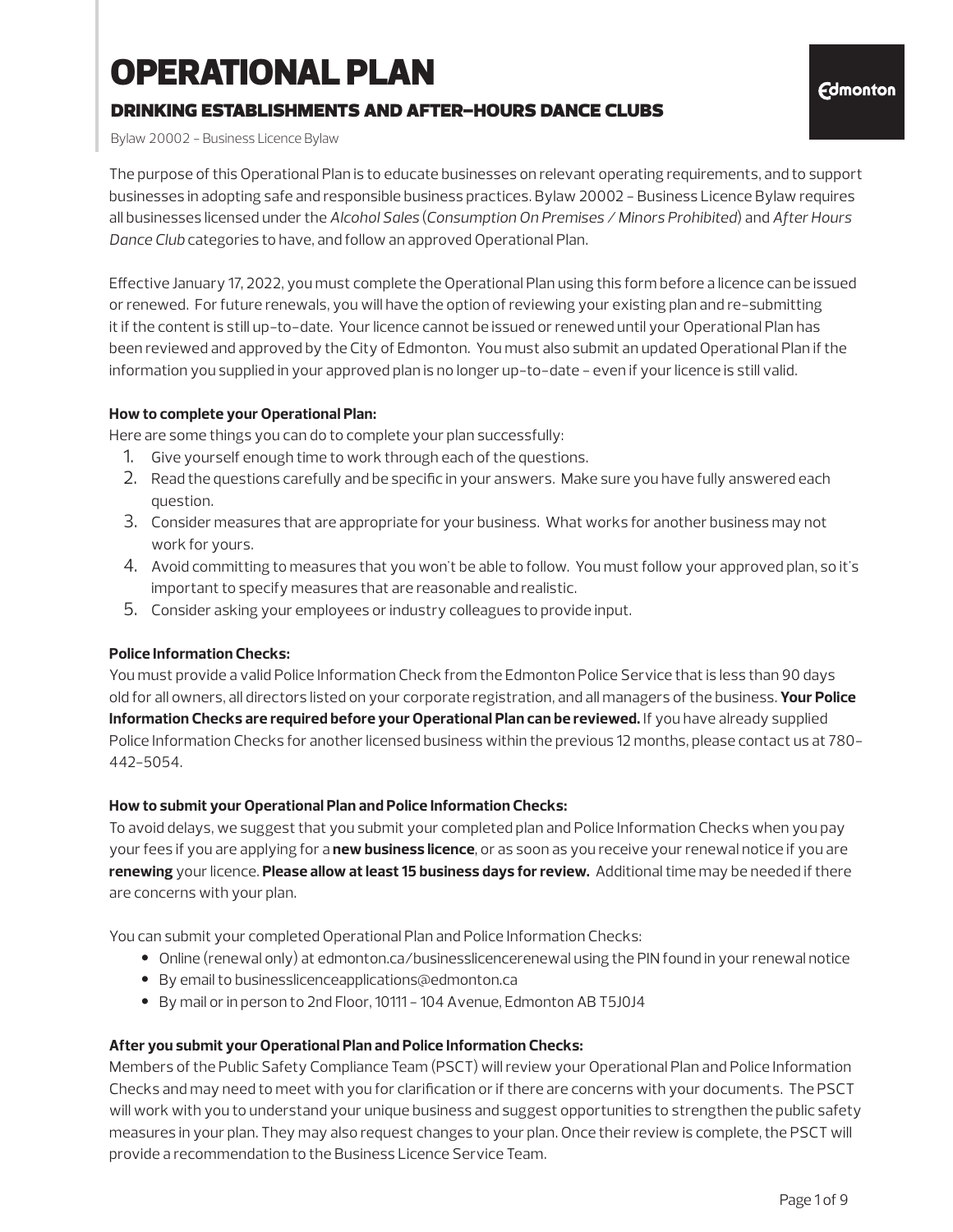#### **Privacy statement**

Personal information is collected for the purpose of administration of Edmonton Bylaw 20002 - Business Licence Bylaw and will be used to assess all matters relevant to your application for this licence, including issuance, expiry, ongoing renewal and review of your licence. Collection is authorized under section 33(c) of the Freedom of Information and Protection of Privacy (FOIP) Act and is managed and protected in accordance with the Act. The information in this form may be shared with other applicable government bodies or enforcement agencies for the purposes of notifying the affected entities of your application for a business licence, or for requesting input from the affected entities to assess your application for, or determine appropriate conditions, if any, for a business licence. Questions about the collection? Please contact Service Advisor, Edmonton Service Centre, 2nd floor, 10111 - 104 Avenue NW, Edmonton, AB, T5J0J4, or businesslicenceapplications@ edmonton.ca.

### **PART A - BUSINESS INFORMATION**

**Business address**

**Business licence number** (if known) **Business name** 

**Legal entity name** - *This can be found on your corporate registration documents.* **Leave this empty if your business is an unregistered sole proprietorship or an unregistered partnership.**

**Owner or responsible partner** - "Owner" means the person who owns and operates a business as an unregistered sole proprietorship. "Responsible partner" means one of the partners in an unregistered partnership who assumes responsibility for the business licence. **Leave this empty if your business is a corporation or other registered business organization.**

Owner or responsible partner first name Owner or responsible partner last name

**Business contact information**

Contact first name Contact last name

Phone number **Email address**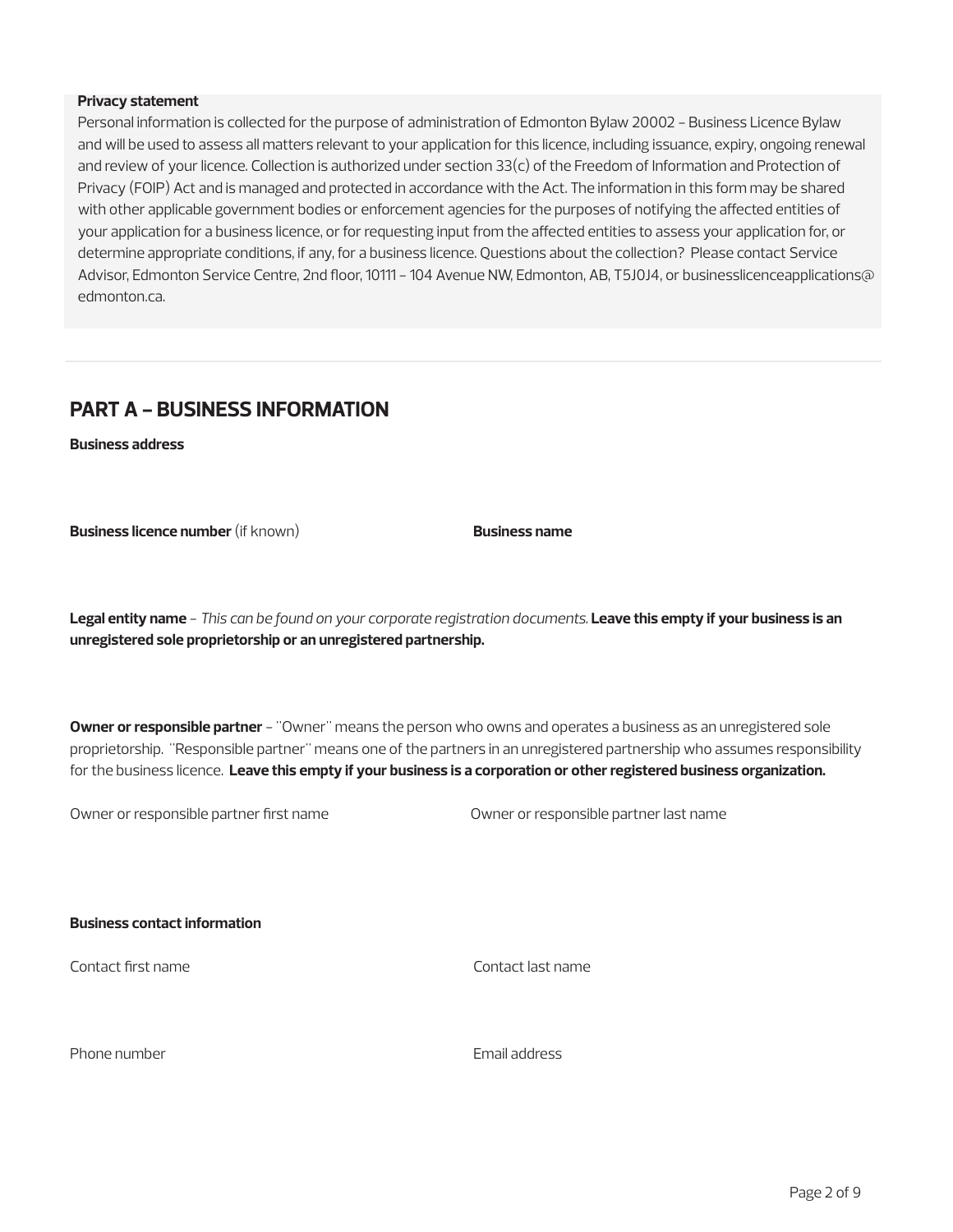#### **What type of establishment is your business?** Check all that apply.

Nightclub Restaurant

Bar, pub, or lounge After-hours club (open after 2:00 a.m. or before 8:00 a.m. with no alcohol served)

Other type:

**Provide the full name of all managers who will be in care and control of the business.** While they are in care and control of the business, these people will be responsible for ensuring this Operational Plan and all applicable City bylaws are followed. Police Information Checks are also required for these individuals.

| Manager 1 name | Manager 2 name |
|----------------|----------------|
| Manager 3 name | Manager 4 name |
| Manager 5 name | Manager 6 name |

### **PART B - BYLAW REQUIREMENTS**

As a business owner or operator, you are responsible for ensuring your business follows City of Edmonton bylaws. This section will guide you through the most common bylaw requirements that apply to your business. This is not a complete list. It is important for you to research and understand any and all rules that apply to your business, and to seek independent legal advice if needed. Visit edmonton.ca/bylaws for access to these, and other bylaws.

#### *Business Licence Bylaw requirements*

| Bylaw 20002 - Business Licence Bylaw requires the licensee to:                                                                                                                                                                                                                                                |                |
|---------------------------------------------------------------------------------------------------------------------------------------------------------------------------------------------------------------------------------------------------------------------------------------------------------------|----------------|
| <b>Comply with the Operational Plan.</b> All employees must follow the approved version of this Operational<br>Plan at all times. A copy of the approved plan must be kept on the licensed premises and made available<br>to all employees.                                                                   | Initial        |
| Ensure employees can be easily identified. All employees, including security personnel, must wear a<br>uniform or some other distinctive form of visual identification while working. Examples may include a<br>name tag, hat or shirt with the business logo, or an obvious and consistent staff dress code. | <b>Initial</b> |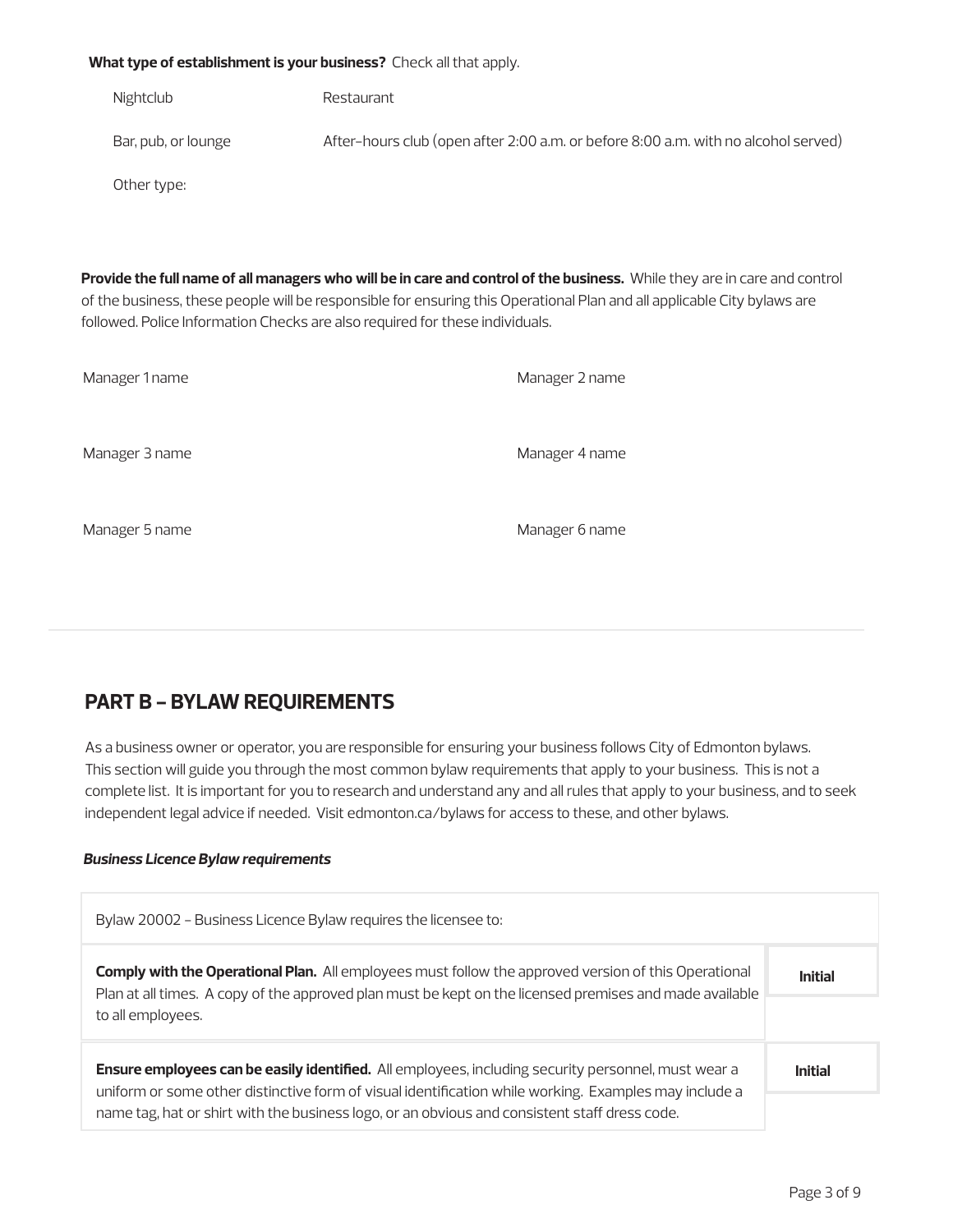| Keep an incident log book on the premises. All incidents must be documented as they occur, including<br>(but not limited to) patron removals, fights or disturbances, refusals of entry, noise complaints, incidents                                                                                                                                                   |                |
|------------------------------------------------------------------------------------------------------------------------------------------------------------------------------------------------------------------------------------------------------------------------------------------------------------------------------------------------------------------------|----------------|
| involving weapons, and incidents that require police attendance.<br>The incident log must be made available immediately upon request by a Bylaw Enforcement Officer, a<br>Police Officer, or the Program Manager.                                                                                                                                                      |                |
| Report criminal activity. All criminal activities on the premises must be reported to the Edmonton Police<br>Service.                                                                                                                                                                                                                                                  | <b>Initial</b> |
| Refuse entry to, or remove from the premises patrons who:<br>Are intoxicated or under the influence of drugs;<br>$\bullet$<br>Are combative, riotous, or disorderly;<br>$\bullet$<br>Are involved in criminal activities such as drug possession or trafficking;<br>$\bullet$<br>Have been removed from the premises repeatedly (i.e. more than once); or<br>$\bullet$ | <b>Initial</b> |
| Have been identified for the business as banned patrons by the Edmonton Police Service.<br>$\bullet$                                                                                                                                                                                                                                                                   |                |

| In addition to the requirements above, after-hours dance club licensees must also:                                                                                                                                 |                |
|--------------------------------------------------------------------------------------------------------------------------------------------------------------------------------------------------------------------|----------------|
| Refuse entry to, or remove from the premises patrons who were inside the premises within the<br>previous eight (8) hours. From 2:00 a.m. to 8:00 a.m., once a patron leaves the premises, they cannot<br>re-enter. | <b>Initial</b> |
| <b>Provide unrestricted access to an indoor cool-off area and fresh running water.</b> Dancing is not<br>permitted in the cool-off area. Water must be provided free of charge.                                    | <b>Initial</b> |
| <b>Ensure alcohol is not allowed on the premises.</b> If alcohol is found, it must be removed immediately.                                                                                                         | <b>Initial</b> |
| Avoid operating next to, or connected to an event with alcohol service.                                                                                                                                            | <b>Initial</b> |

### *Other bylaw requirements*

| Bylaw 14614 - Public Places Bylaw requires all licensees to:                                                                                                                                                    |                |
|-----------------------------------------------------------------------------------------------------------------------------------------------------------------------------------------------------------------|----------------|
| <b>Prevent smoking and vaping on the premises.</b> This includes tobacco, cannabis, e-cigarettes, and<br>hookah / shisha. Smoking or vaping is not allowed inside, on a patio, or within 10 metres of a window, | <b>Initial</b> |
| doorway, or air intake.                                                                                                                                                                                         |                |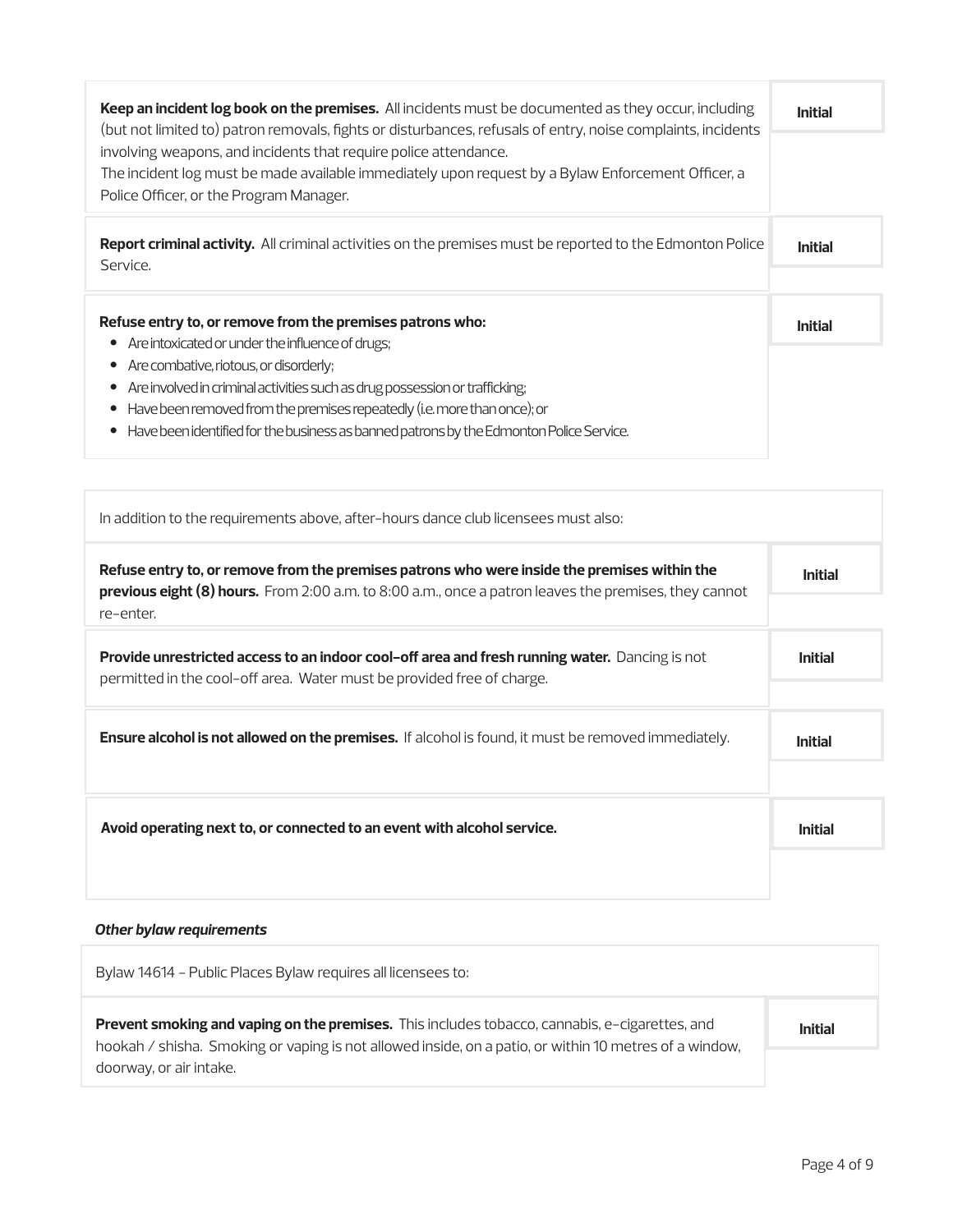| Bylaw 14600 - Community Standards Bylaw requires all licensees to:                                                                                                                                                  |                |
|---------------------------------------------------------------------------------------------------------------------------------------------------------------------------------------------------------------------|----------------|
| Prevent excessive noise. This includes, but is not limited to, noise coming from inside the premises, on<br>the patio, and in lineup areas. The maximum noise level allowed as measured at the property line of the | <b>Initial</b> |
| premises is:                                                                                                                                                                                                        |                |
| $\bullet$ 75 decibels between 7:00 a.m. and 10:00 p.m.; and                                                                                                                                                         |                |
| • 60 decibels after 10:00 p.m. and before 7:00 a.m.                                                                                                                                                                 |                |

### **PART C - SAFETY AND SECURITY**

#### **1. Will your business have on-site security or door staff?**

Yes No

If yes:

a. What days and times are security or door staff present?

#### **2. Will patrons be searched when entering and re-entering the premises?**

| Yes | No. |
|-----|-----|
|     |     |

If yes:

a. How are searches conducted?

#### **3. Will your business use a patron identification scanning system?**

| Yes | No |
|-----|----|
|     |    |

If yes:

- a. What kind of system will be used?
- b. When and how will the system be used?

#### **4. Describe the uniform or other visual method of identifying staff that your business will use.**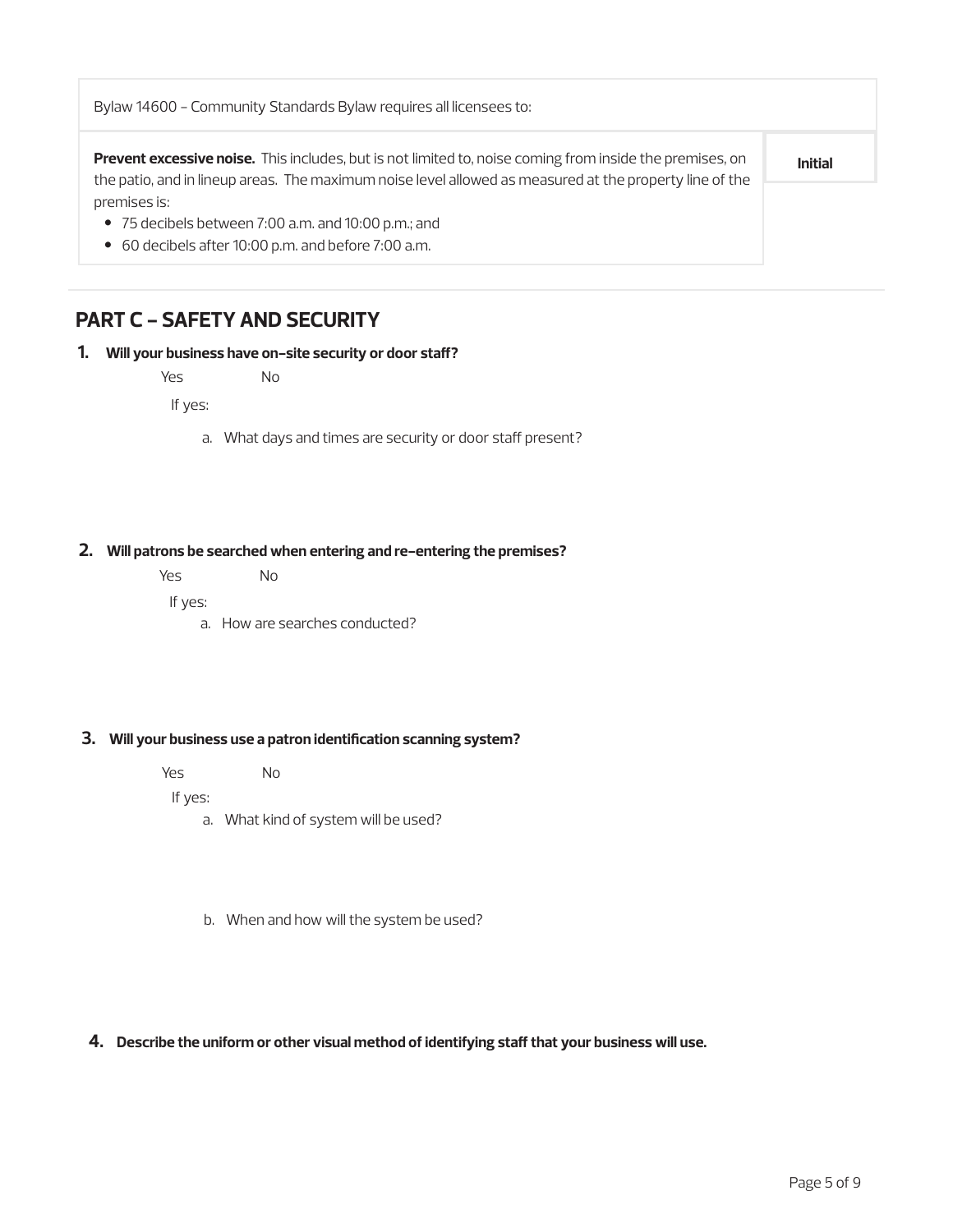**5. Describe your incident logging procedures, including who will be responsible, what details will be** 

#### **6. Will your business have security cameras?**

| Yes     | No     |                                                         |
|---------|--------|---------------------------------------------------------|
| If yes: |        |                                                         |
|         |        | a. Where will cameras be located? Check all that apply. |
|         | Inside | Outside                                                 |
|         |        | b. Will the cameras record?                             |
|         | Yes    | Will the cameras record?                                |
|         | No     |                                                         |

### **PART D - PATRON AND NOISE MANAGEMENT**

- **1. How will you ensure the occupant load is not exceeded?** An "occupant load" is the maximum number of people allowed on the premises at one time and is determined by Fire Rescue Services.
- **2. Describe your procedures for refusing entry to, or removing patrons when required, including who will be responsible.**
- **3. What will the main sources of noise be?** Check all that apply.

| Live music     | Karaoke |
|----------------|---------|
| Recorded music | Dancing |
| DΙ             | Other:  |

**4. Describe the sound system that will be used, including the number and location of the speakers.**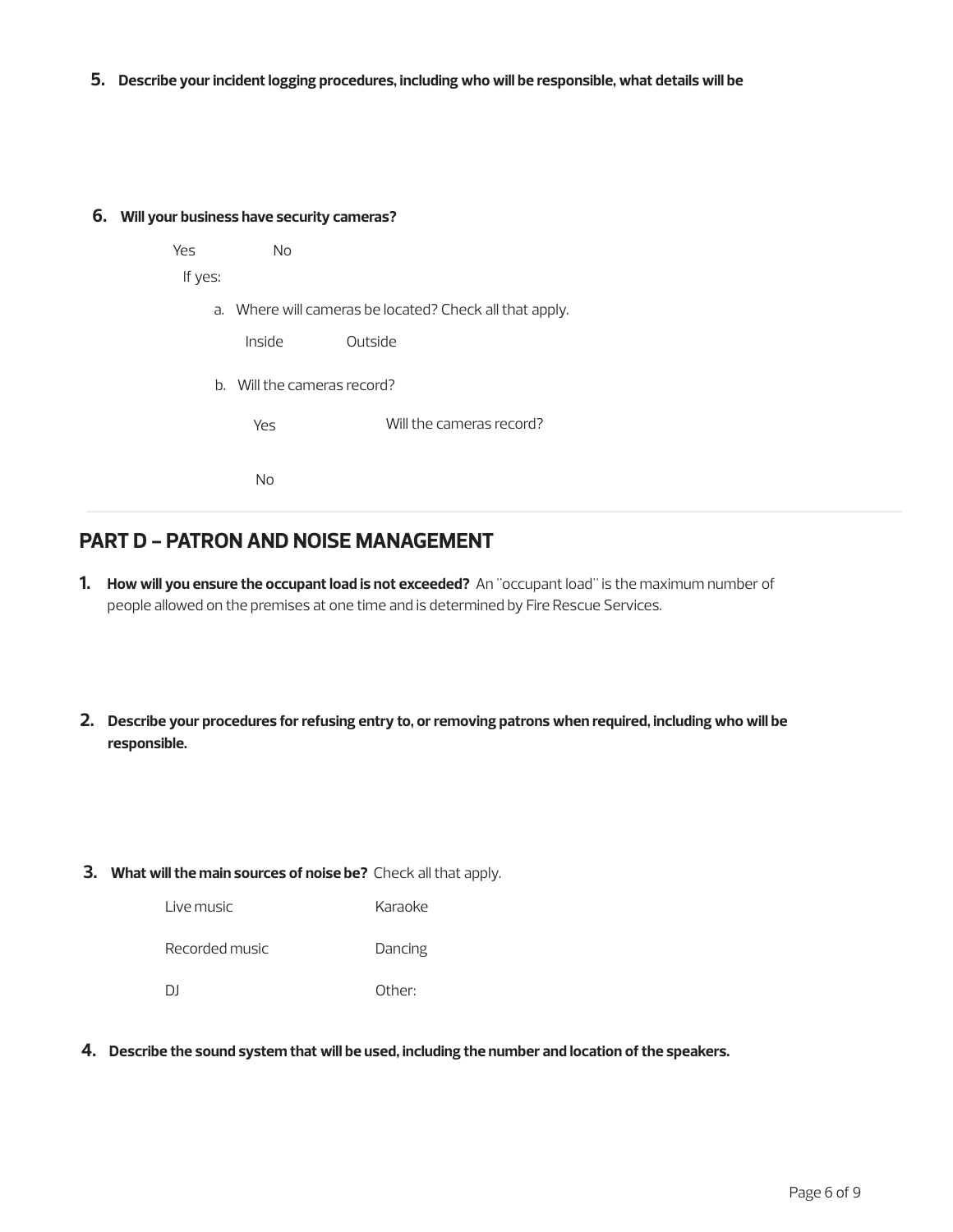**5. Describe your procedures and any other measures in place for preventing excessive noise from the premises, including who will be responsible.**

#### **6. Will your business have an outdoor patio?**

Yes No

If yes:

a. When will the patio be open? E.g. Season, days of the week, hours of operation, etc.

b. Will outdoor speakers be used on the patio?

Yes No If yes:

c. Describe where the speakers will be located, including the number of speakers.

#### **7. Will your business have open windows?**

Yes No

#### **8. Will your business have an area for patrons to line up?**

Yes No

If yes:

a. Where will the line-up area be? Check all that apply.

Inside Outside

- b. How will patron activity and noise be monitored in the line-up area?
- **9. How will you prevent smoking or vaping on the premises, on a patio, or within 10 metres of a window, doorway, or air intake?**

**10. How will you prevent glassware from being taken outside the premises?**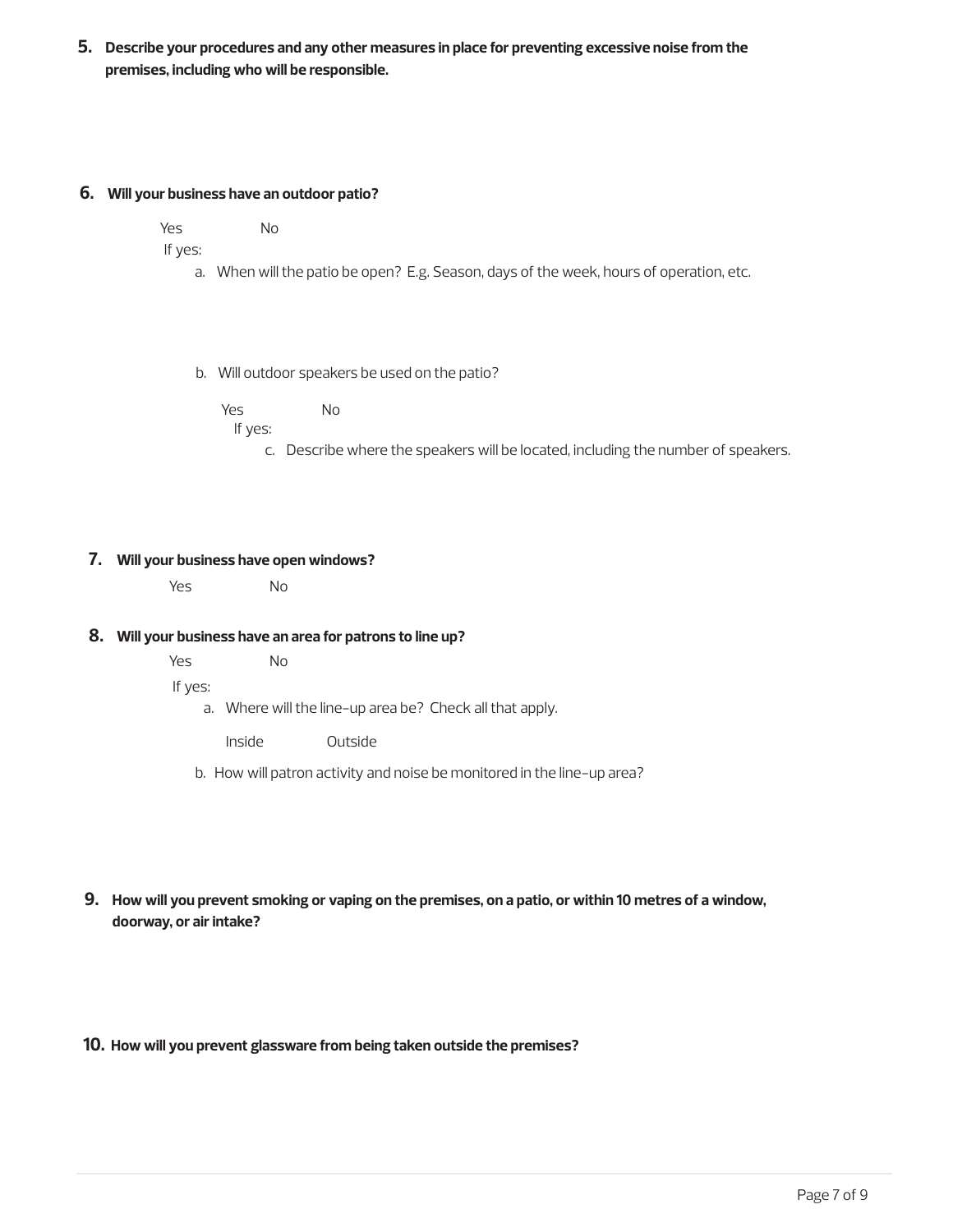## **PART E - TIPS AND RESOURCES**

There are many other ways your business can operate safely and responsibly that are not a requirement of your business licence. Here are some ideas to consider:

**Understand your responsibilities.** Familiarize yourself with the rules and regulations for handling and serving alcohol. Make sure you know what to do if illegal drugs or weapons are found on the premises, or if a crime is committed (including how to preserve a crime scene).

**Connect with industry resources.** Alberta Gaming, Liquor and Cannabis (visit aglc.ca) and the Public Safety Compliance Team (email psctcoordinator@edmonton.ca) can provide additional information and advice about operating a drinking establishment or after-hours dance club.

**Have an emergency response plan in place.** The plan should include procedures for responding to disturbances and removing disorderly or intoxicated patrons. Ensure all employees are trained in it, and review it with them regularly.

**Keep your business premises clean and well-maintained -** both inside and outside.

**Apply for Best Bar None accreditation** or incorporate some of the program's best practices into your business. Visit bestbarnone.drinksense.ab.ca to learn more.

**Have a designated driver policy** to encourage safe alternatives to impaired driving.

**Have a harassment and discrimination policy** to ensure a safe and inclusive environment for all patrons and staff.

**Seek independent legal advice** if you are not sure that you understand all of the regulations that apply to your business.